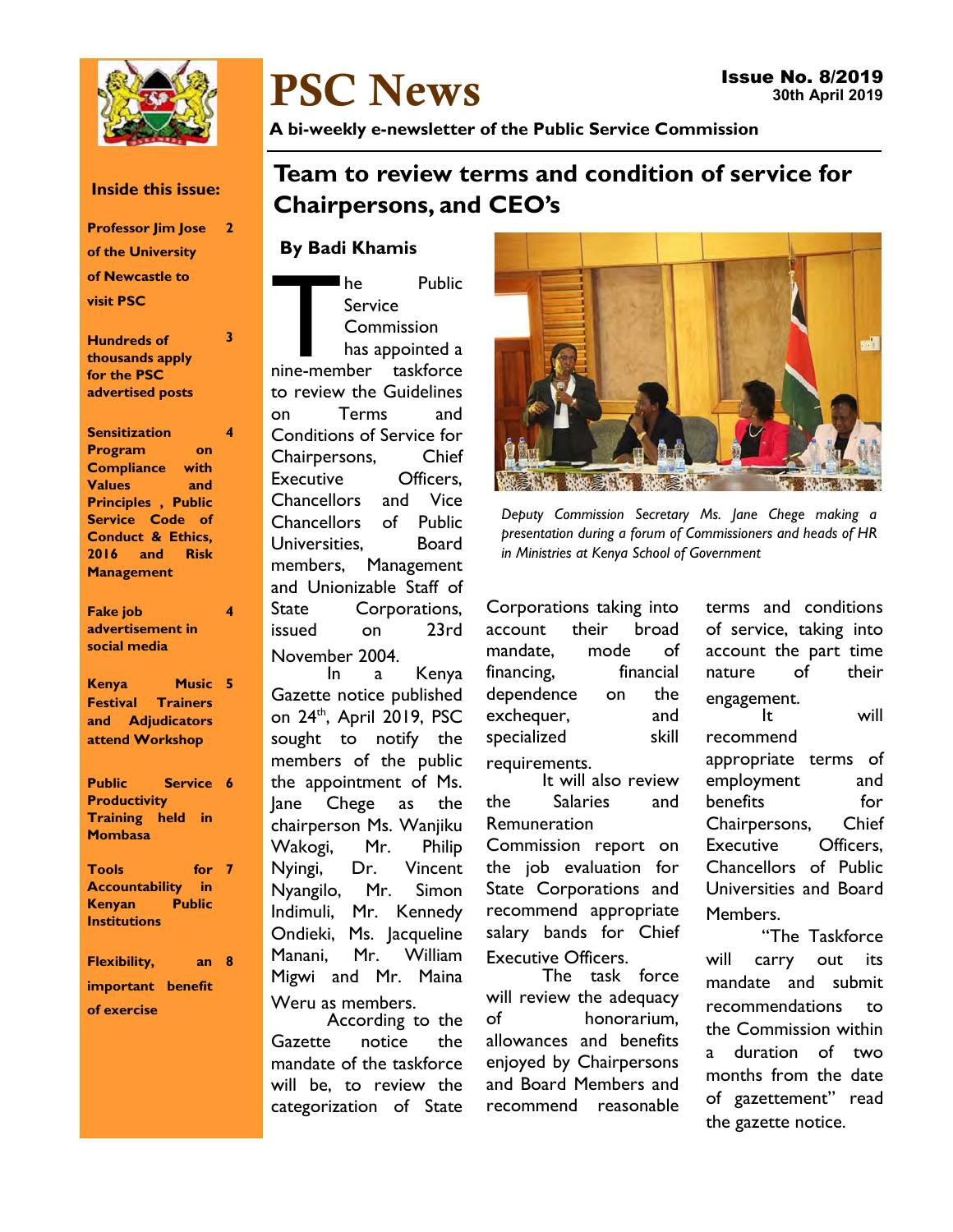# Professor Jim Jose of the University of Newcastle to visit PSC



Prof. Jim Jose of the University of Newcastle has a word with former Commissioner Prof Michael Lokuruka during a farewell dinner at Hotel Intercontinental in Nairobi (file photo)

### By Pauline Muriuki

The Public Service<br>
Commission will host<br>
Professor Jim Jose of<br>
the University of<br>
Newcastle and the coordinator he Public Service Commission will host Professor Jim Jose of the University of of the Newcastle – Public Service Commission Australian Fellowship Award Program on 2nd May 2019.

Prof Jose will be visiting Kenya from 26th April to 3rd May 2019. This will be his second visit to the Commission after an inaugural visit on 19th April 2018, when he met the then PSC Acting Chairperson Amb Peter ole Nkuraiyia, Commissioners, CEO and directors.

The PSC team had

earlier participated in Round 17 of a week's Executive Development Program which was conducted at the University of Newcastle from 17th February to 3rd March 2018.

During the visit Prof Jose's will pay a courtesy call on PSC Chairman, Mr. Stephen Kirogo and the Acting CEO Mr. Simon Rotich.

He intends to brief the Commission on the status of the Fellowship Program and make early preparations in case the Australian government gives direction on the remaining two

subsequent phases. This program was temporarily suspended after a change of government in Australia, awaiting further directions.

The Australian Government approved in principle a three-year Fellowship Program which was set to run from 2018 to 2020.

The first cohort comprising of nine Commissioners, the CEO and five commission staff visited Australia in February -March 2018 on a fully funded Australian Government Fellowship program.

The programme focused on four areas namely: Performance management; Public service productivity; Public service ethics and values; and Public policy formulation and implementation. These areas directly aligned with the Australian Aid Program issue of "Effective governance policies, institutions and functioning economies".

The Public Service fellowships Program was therefore designed as an enabling program which supports the formation of an institutionally led body of individuals championing a program of reform from the inside.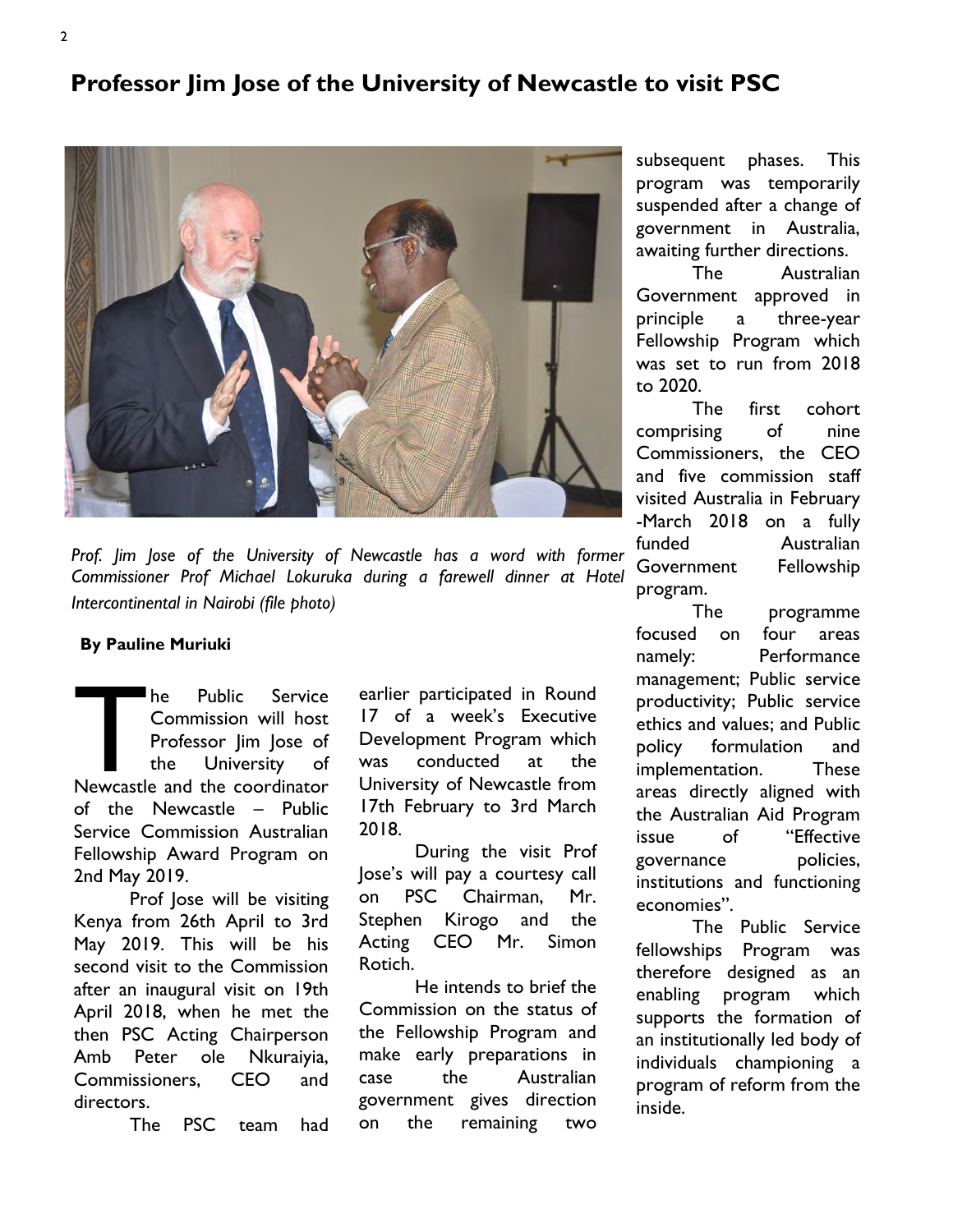Hundreds of thousands apply for the PSC advertised posts



Applicants queue outside commission house awaiting to register their applications

### BY Badi Khamis

ubmission of<br>applications for over<br>2000 posts advertised<br>by the Public Service<br>Commission on 2<sup>nd</sup> April ubmission of applications for over 2000 posts advertised by the Public Service 2019 closed on 23<sup>rd</sup> April 2019.

The posts attracted a large number of applicants. Long queues were experienced at Commission House as applicants trailed-in to submit their documents. More than 100,000 applications had been received through the PSC

online portal at the time of closure.

Throughout the submission period, hundreds of applicants flocked the Commission House daily to deliver their applications, with the final day registering the largest number, which was served beyond official working hours.

Among the positions advertised were, Counsellors, Pension Officers, Pension Assistants, Economists, Agricultural Officers, Veterinary Officers,

Lecturers, Instructors, and Music Officers,

Others were Assistant Engineers, Hydrologists, Water Research Officers, Trans-boundary Water Resources Officers, Land Registrars, Land Surveyors, and Petroleum Auditors.

Others included Petroleum Environmental Auditors, Petroleum Technologists, HRM&D Officers, HRM&D Assistants and State Counsels.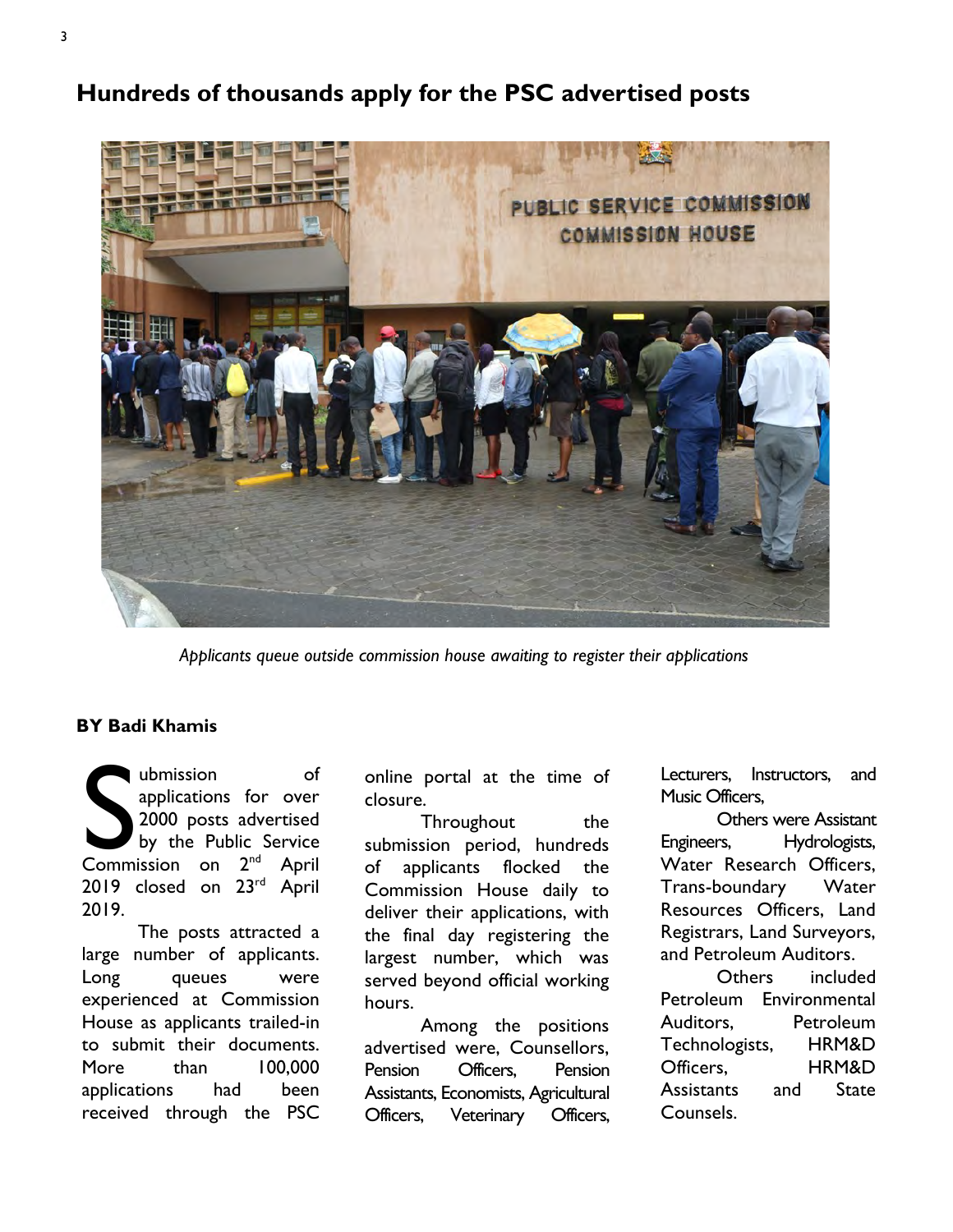# Sensitization Program on Compliance with Values and Principles, Public Service Code of Conduct & Ethics, 2016 and Risk Management

### By Beatrice Muthoni

ne hundred and three<br>members of the PSC<br>Secretariat staff signed<br>the *Public Service Code*<br>of Conduct staff commitment forms ne hundred and three members of the PSC Secretariat staff signed the Public Service Code from  $16<sup>th</sup>$  to  $25<sup>th</sup>$  April, 2019 as required by law.

Each of the officers undertook the commitment after participating in a one-day sensitization programme on Compliance with Public Service Code of Conduct & Ethics, 2016. Public Officers are required to commit to the code by signing

commitment forms for accountability purposes.

The training sought to place the Commission staff in a lead role in committing to promote Public Service Values and Principles in Article 232 of the Constitution.

The sessions covered Public Service Values and Principles in Article 232; Public Service Code of conduct and Ethics, 2016; Public Officers Ethics Act; and Wealth Declaration among others.

Mr. Wesley Kipngetich, Deputy Director, Compliance and Quality Assurance emphasized the need for PSC staff to be more knowledgeable on goes on within the Commission and the public service in general, to be better placed to respond to queries from MDAs.

He urged that PSC documents such as circulars and manuals be availed across departments in the Commission to enhance knowledge among staff.

Mr. Simon Ojala, Assistant Director, Compliance and Quality Assurance, analyzed the Public Officer Ethics Act 2003, whose provisions most participants admitted not to have known.

During group work, various case scenarios were presented to participants to identify the dilemmas posed. They were asked to find in the Public Officer Code of Conduct and Ethics provisions that would help in resolving the dilemmas.

The participants appreciated the training and were of the view that more refresher courses should be organized by the Commission to train staff, especially on moral ethics of a public officer.

They felt that public officers, once recruited in service, should thoroughly be inducted on Public Officers' Ethics Act before they takeup the appointment, as this will bring back the moral of old public service.

## Fake job advertisement in social media

An unknown number of unsuspecting job seekers have fallen prey to fraudsters and lost money after responding to a fake advertisement purported to have originated from the Public Service Commission.

The advertisement that was circulated in the social media invited applications for nonexistent jobs in the public service through a fake website account and e-mail address.

The applicants were directed to deposit Ksh200 via Mpesa number 0795757895 for processing of their applications, after which they were notified that they were successful.

Further, the applicants were advised to pay KShs950 as they awaited their letters of appointment.

In a disclaimer released to all media houses on 18th April 2019, the Public Service Commission notified the general public to be wary of fraudsters, to avoid being cheated.

In the notice, the PSC clarified its procedure of declaring vacancies in the public service, using authentic media platforms, and the Commission's Website.

"PSC job adverts will always appear concurrently in at least two daily newspapers of nationwide coverage and also the PSC Website www.publicservice.go.ke," read the notice in part. It provided other official contacts of the Public Service Commission as e -mail: psck@publicservice.go.ke and Twitter: @PSCKenya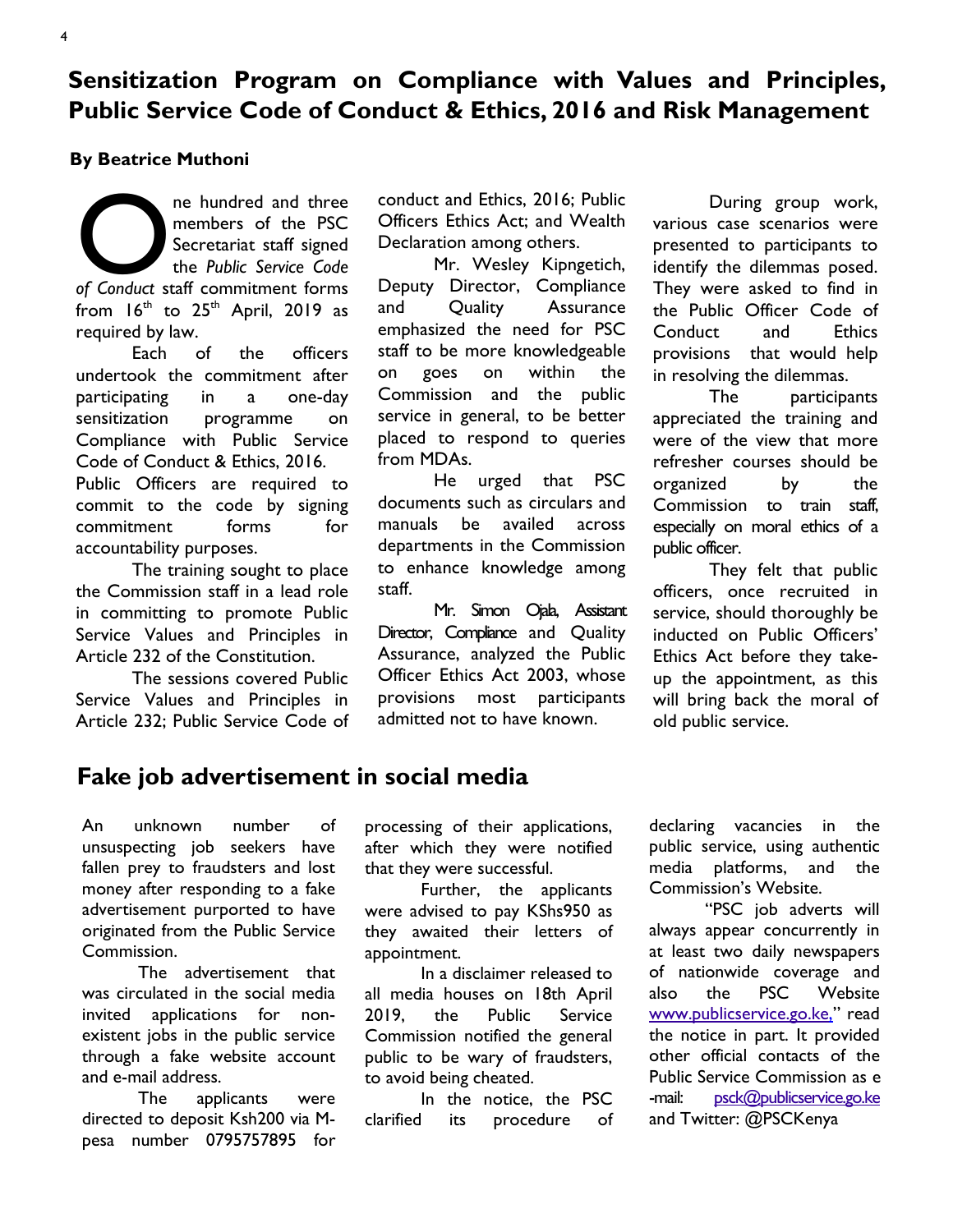## Kenya Music Festival Trainers and Adjudicators attend Workshop

By Gabriel Juma

Kenya Music Festival<br>Trainers and<br>Adjudicators' Workshop<br>Labour College, Kisumu from 19th to Kenya Music Festival Trainers and Adjudicators' Workshop was held at Tom Mboya 25th April 2019.

It brought together adjudicators and trainers of music from all levels of learning. Participants included university lecturers, teachers, sponsor representatives and music specialists.

The workshop purposed to train adjudicators to be able to adjudicate at the same level and have uniformity of judgment; appraise them on the messages to be checked when judging the items; and appraise the adjudicators and trainers on the new rules in the syllabus.

It also sought to sensitize adjudicators and trainers on the guidelines for training and adjudicating; and appraise them on expected code of conduct during the festivals.

The Commission was represented by Commissioner Dr. Reuben Chirchir and Mr. Juma Gabriel, Deputy Director, C&QA on 23<sup>rd</sup> April 2019.

In his address to the participants Commissioner Chirchir indicated that the Commission had singled out performing arts as one of the strategies for promoting values and principles in the public service.

"This has necessitated PSC's close partnership with the Ministry of Education to support music and drama festivals through donation of trophies," he said.

Dr. Chirchir observed that in the last two years the Commission and the ministry had created a theme on special composition on "Promotion of National and Public Service Values."

He explained that under the broad theme, two subthemes namely "A Representative Public Service" and "Delivery of Public Services" were provided, packed and communicated on a competitive basis.

The Commissioner appreciated the effort by producers, directors and performers in the various teams that had actively participated.

He opined that this year, besides the two subthemes, the Commission had agreed with the Ministry to introduce another sub-theme 'Equitable Allocation of Resource and Opportunities.'

In his concluding remarks he urged the trainers to prepare quality items that could be used to reach all and sundry.

Mr. Juma made a presentation on the Commission's expectations on the three sub-themes.



The Ag. CEO Mr Simon Rotich hands over to Ms Alice Nyamao monetary contributions from PSC family following the passing on of her dear father in March 2019. Looking on is the Director Administration Mr Gerald Kuhaka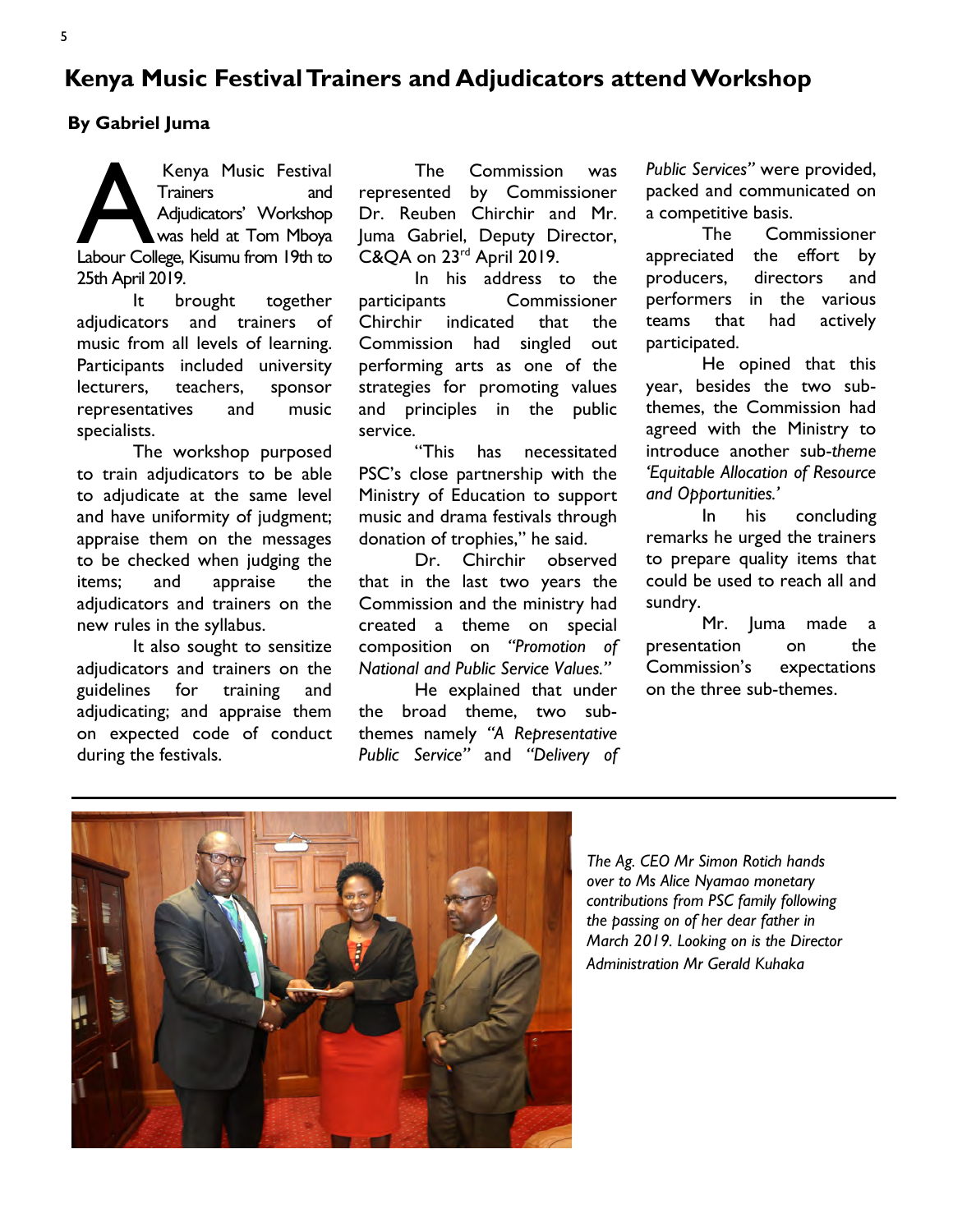# Public Service Productivity Training held in Mombasa

### By Gabriel Juma

variables here is need to link productivity to performance in the public service, review for measuring productivity and develop a public service productivity index.

This emerged during a Public Service Productivity Training that was organized by African Association for Public Administration and Management (AAPAM) in partnership with the Ministry of Public Service, Youth and Gender Affairs and the Kenya School of Government (KSG) from 15th to 18th April at the KSG, Mombasa Campus.

The over 120 delegates at the training, drawn from Kenya, Botswana, Lesotho, Malawi, South Africa and Uganda, also identified the need to use resources in public service more prudently, eliminate waste and transform public institutions to be lean organizations;

Additionally, they recognized the need to ensure that client service charters are implemented and functional.

Principal Secretary (PS), Ministry of Public Service, Youth & Gender Affairs Dr. Francis Owino, while officially opening the training said the training was premised on the theme 'Enhancing Public Service Productivity' and aimed at empowering public administrators with skills to measure and improve productivity.

He noted that over the years the Government of Kenya had initiated various reforms to improve productivity in the public service such as Result Based Management, Strategic Planning, Performance Contracting,



Dr John Bii Deputy Director KSG Mombasa campus presents certificate of attendance to one of the delegates from Uganda. In the background are other participants.

Programme Based Budgeting, Staff Performance Appraisal System, and Annual Excellence Award Schemes for recognizing exemplary performance, among others.

The PS further indicated that though tremendous progress had been achieved, emerging challenges and the dynamic nature of the service called for adjustments to improve productivity.

The AAPAM Vice President, Mr. John Nakabago, stressed that productivity is an important subject in the public service because it is the public service that drives the process of development for any country.

He observed that the public service takes the leadership by formulating the right policies that allow the private sector to thrive.

Mr. Nakabago advised that for Africa to break away from being categorized as a third world country, public officers had a prime duty of transforming the continent.

He said realizing the transformation agenda will require knowledge, skills, competencies

and innovation. He thanked the sponsoring countries and the delegates for attending the training. KSG Director General Dr. Ludeki Chweya indicated that Kenya School of **Government** exists to build capacity in the public service, conduct research

and provide consultancy services to public institutions.

He thanked AAPAM for organizing the training and hoped that the public service would be an effective mechanism for transforming the continent from a third world to an industrialized continent.

The workshop aimed at empowering leaders, administrators and managers in the Public Service with knowledge, skills and competencies for implementing, managing, measuring and sustaining productivity in public organizations.

It was gratifying for participants to learn that Bostwana had developed a Public Service Charter and customer service standards that was guided by eight principles to help the public service provide the highest levels of service to its customers.

Public Service Commission was represented in the training by Gabriel Juma, Deputy Director, Compliance and Quality Assurance.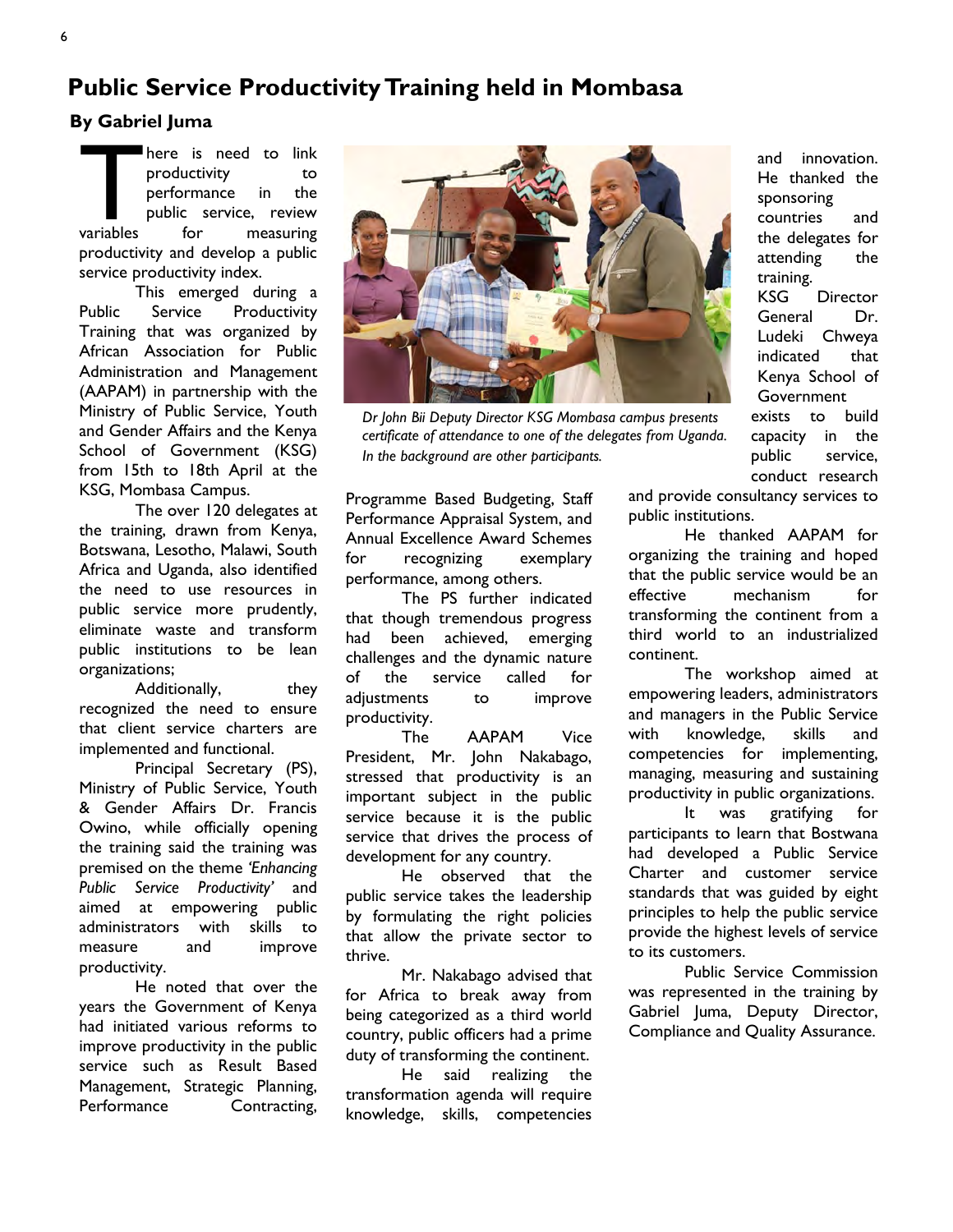## Tools for Accountability in Kenyan Public Institutions

## BY Gabriel Juma

The Kenyan<br>
Constitution 2010<br>
is a value laden<br>
document, with<br>
values and principles running he Kenyan Constitution 2010 is a value laden document, with through its first 15 chapters.

Chapter Six of the Constitution on leadership and integrity provides broad principles and standards that guide state officers to uphold and maintain high standards of integrity befitting leadership positions.

The values and principles enshrined in Articles 10 & 232 of the Constitution explain the relationship between public authorities and citizens.

The National Values and Principles of Governance in Article 10 bind all persons, state organs, state officers and public officers whenever any of them applies or interprets the Constitution; enacts, applies or interprets any law; or makes or implements public policy decisions.

On the other hand the Public Service Values and Principles apply to all state organs in both levels of government, and all state corporations.

Article 260 of the Constitution defines a State Organ to include a Commission, Agency or any other body established under the Constitution.



Gabriel Juma

Additionally, a public officer is defined as any state officer or any person other than a state officer holding a public office, while a public office is defined to include an office in the national or county government or the public service whose remuneration and benefits are payable directly from the consolidated fund or directly out of money voted by Parliament.

Some of the measures the Government has introduced to transform the public service and improve accountability include every public institution having a strategic plan that is linked to the Vision 2030 and the Medium Term Expenditure Framework (MTEF).

Other requirements are for public institutions to in place a Client Service Charter as prescribed by various legislations; have in place grievance handling procedures,

maintain a Complaints Register; and put in place mechanisms that guide public officers on management of conflict of interest.

Similarly, public participation has been anchored in the Constitution to enhance transparency and enable citizens interrogate public policies, value for money decisions and hold government to account.

Finally, the migration to e-procurement platform as expressed in the Executive order on Procurement of Public Goods, Works and Services by Public Entities'.

To further promote accountability in the public sector management, Public officers in positions of public leadership must demonstrate moral leadership and leadership by example (walking the talk); encourage whistle blowing by both public officers and citizens; expose all unethical and corrupt practices and discipline those who indulge in such practices; and frequently sensitize public officers on ethical standards so as to rediscover the traditional African values of honesty, integrity and handwork.

The next issue will discuss at length each of these institutional accountability tools.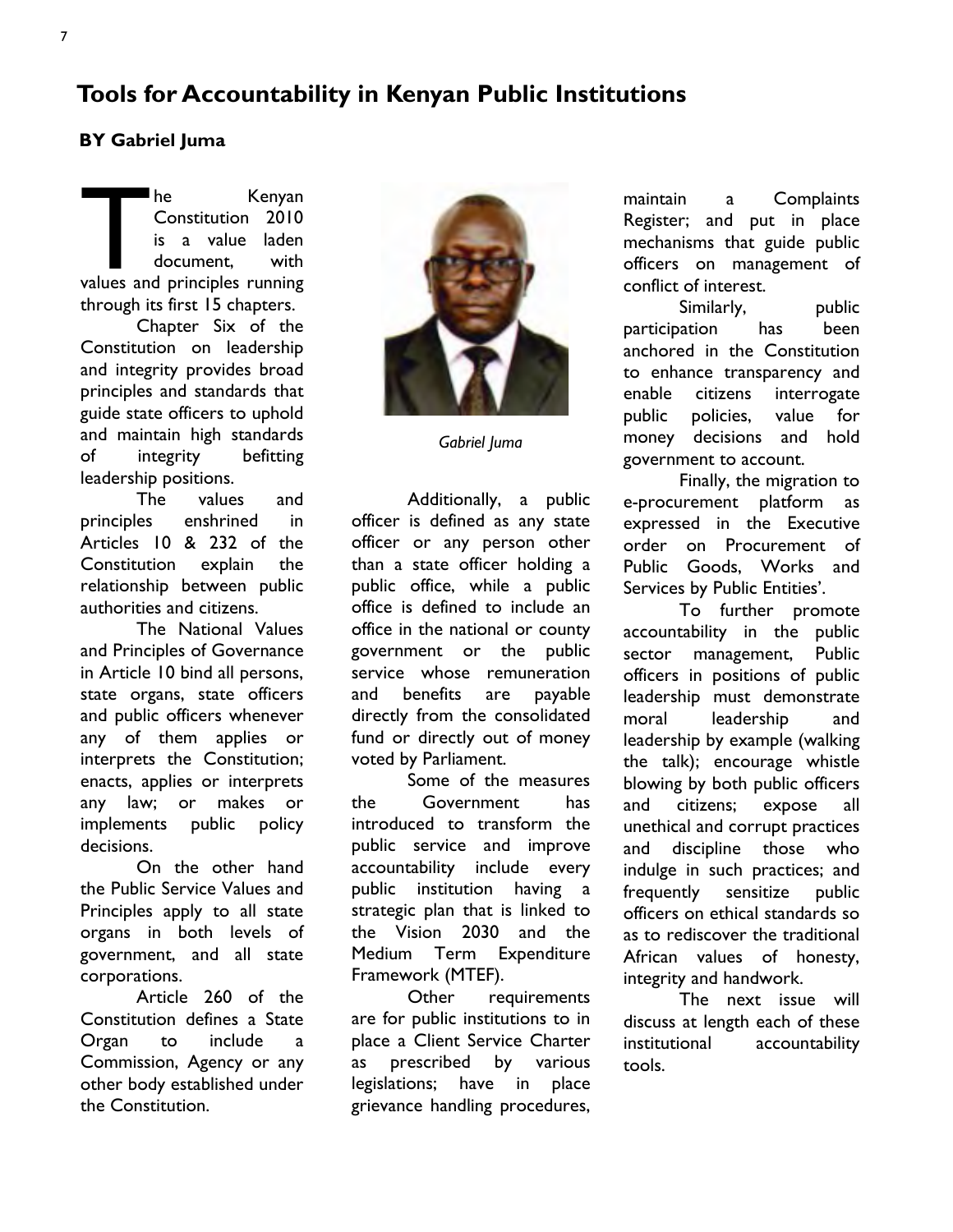## Flexibility, an important benefit of exercise

#### By Kenneth Muchira and Griffins Omondi

sk anyone about the<br>benefits of exercises<br>and you can be sure<br>that most of the<br>responses you get will revolve sk anyone about the benefits of exercises and you can be sure that most of the around losing weight, getting stronger, preventing and managing lifestyle diseases, looking good and stress relief.

Even those whose last act of physical exercise was during the compulsory Physical Education (P.E) lessons back in their school days will surprise you with their knowledge on the merits of exercise. Very few will mention this salient point: Fitness boosts our Flexibility and Mobility. Enter our fitness topic of the day.

Simply put, flexibility refers to the degree to which your muscle can lengthen while mobility is the ability of a joint to move through a range of motion. These two are the reasons why you were able to perform acrobatic stunts like putting one leg over your neck and jumping around singlelegged. They are also to blame for why simple tasks like using the pit-latrine back in the village have become difficult or impossible altogether. Flexibility tends to diminish as we get older.

The good news is that flexibility and mobility can be regained and maintained through exercise, more specifically through stretching.



Mr Kenneth Muchira Mr. Griffins Omondi

That's why we insist that our gym clients dedicate a few minutes of their exercise time to stretching. This can be done before or after your exercise regimen, depending on your instructor's preference or your own.

However, stretching should never be done before warming up your muscles. Many people make this mistake of stretching their muscles the moment they step in the gym, or outside their house just before going for their jog. Picture your muscles as a hard plastic material.

If you try to bend a hard plastic material with your hands, you might break a sweat before it bends and if it bends, it will most likely break. Now try softening the same plastic with a flame of fire and see how easy it becomes to bend it without breaking.



Before you have warmed up, your muscles behave like a hard plastic material. Trying to stretch them will be highly ineffective and might lead to injury.

Stretching is mostly done in fitness centers through a trainer's guidance. Many clients eventually learn to do it on their own. However, if you have serious muscle tightness issues, consult your instructor.

Together, you can come up with a program where the instructor manually stretches you and for as few as three times a week, you will begin to see tremendous change in your flexibility and mobility. And then you might not need anyone's help in scratching your back or tying your shoe anymore.

Don't miss out on our next issue as we shall take you through how to do our stretching safely, correctly and effectively.